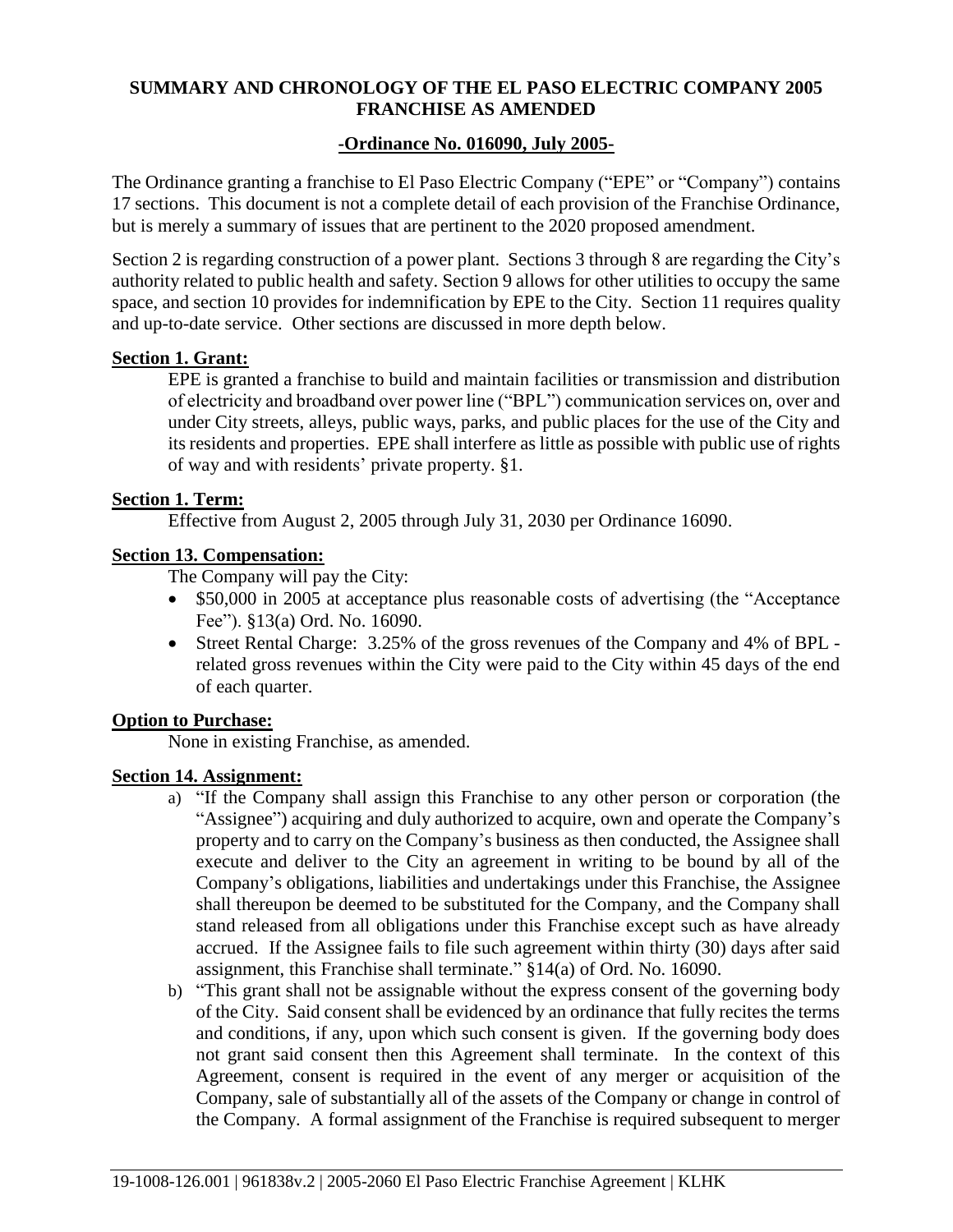or acquisition. "Change in Control" is defined to mean the occurrence of any of the following: (i) the sale, lease, transfer, conveyance or other disposition (other than by way of merger or consolidation), in one or a series of related transactions, of all or substantially all of the assets of the Company and its Subsidiaries taken as a whole, (ii) the adoption of a plan relating to the liquidation or dissolution of the Company, (iii) the consummation of any transaction (including, without limitation, any merger or consolidation) the result of which is that any "person" or "group" (as such terms are defined in Sections 13(d)(3) and 14(d)(2) of the Exchange Act) becomes the "beneficial owner" (as such term is defined in Rule 13d-3 and Rule 13d-5 under the Exchange Act), directly or indirectly, or more than 50% of the voting stock of the Company, or (iv) the first day on which a majority of the members of the Board of Directors of the Company are not Continuing Directors. For purposes of this definition, any transfer of an equity interest of an entity that was formed for the purpose of acquiring voting stock of the Company shall be deemed to be a transfer of such portion of such voting stock as corresponds to the portion of the equity of such entity that has been so transferred." §14(b) of Ord. No. 16090.

In summary, a formal assignment of the Franchise is required subsequent to a merger. The Franchise is not assignable without the express consent of the City through an ordinance listing the conditions of consent. If the City does not grant consent, then the Franchise terminates. City consent to a merger or acquisition is also required.

# **Section 12. Reports; Rate Regulation:**

- a) The City has the right "to keep informed of the reasonableness of the Company's rates". The Company will give the City pertinent information as may be reasonably required by the City and the Company's original records are open to the City's inspection "at any reasonable time". §12.
- b) Annually, no later than March 31, the Company will file an operating statement for the previous year with the City Clerk (income, expenditures, profit, and rate of return). §12.

#### **-Ordinance No. 17460, December 2010-**

#### **Section 13. Compensation:**

The 2010 Amendment: Increased the Street Rental Charge by 0.75% to a total of 4% of EPE gross revenues and increase to 4.75% BPL revenues within the City;

 0.75% of the gross revenues, received as Street Rental Charge, was restricted as an allocation for Economic Development in the City ("Economic Development Restriction").

#### **-Ordinance No. 18772, March 2018-**

#### **Section 1. Term**

The 2018 Amendment extended the term of the Franchise through July 31, 2060.

#### **Section 2. Compensation**

The 2018 amendment: Increased the Street Rental Charge to 5% of EPE gross revenue and increase to 5.75% BPL revenues within the City.

• 1.75% of the gross revenues received as Street Rental Charge is allocated to the Economic Development Restriction.